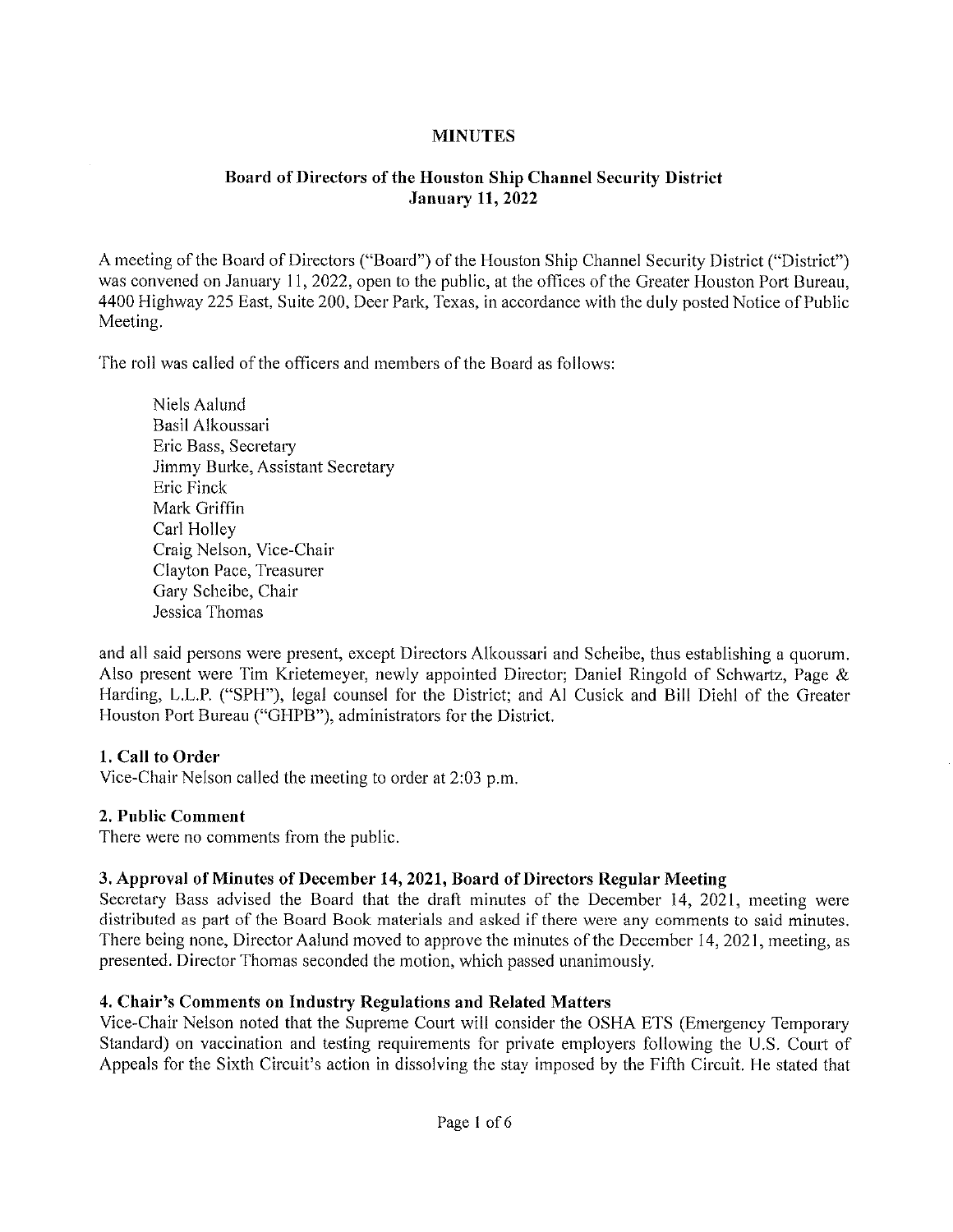the recent developments will necessitate planning and preparation by facility owners and their representatives to have adequate procedures in place to be in compliance with the ETS.

# 5. Report on Zone Directors Appointments by Harris County Commissioners Court

Vice-Chair Nelson reported that Harris County Commissioners Court unanimously appointed the nominated slate of Zone Directors for the positions that are up for appointment, being: Basil Alkoussari for Zone 1, Tim Krietemeyer for Zone 2, Eric Finck for Zone 3, and Eric Bass for Zone 4, and that each of them will serve a 2-year term ending December 31, 2023.

## 6. Acceptance of Qualifications Statements, Bond, Oaths of Office and Election Not to Disclose Certain Information and Swearing in of Directors

Mr. Ringold explained the process for seating newly appointed Directors. Director Pace moved to accept the Qualification Statements, Oaths of Office, and Elections not to Disclose Certain Information of Directors Alkoussari, Bass, Finck, Krictemeyer, and Burke. Director Griffin seconded the motion, which passed unanimously.

Vice-Chair Nelson next thanked out-going Director Holley for his service on the Board and presented him with a plaque and token of the Board's appreciation.

## 7. Discuss Training Requirements for Directors Pursuant to the Texas Open Meetings Act and the Texas Public Information Act.

Mr. Rlngold explained the required open government training and informed Director Krietemeyer of the necessity of completing the training within 90-days of today.

# 8. Discuss Conflicts Disclosure Statement Reporting Requirements Memorandum for Directors

Mr. Ringold advised Director Krietemeyer of the necessity to report any conflicts of interest as outlined in the document.

# 9. Election of Officers of the Board: Chairman, Vice-chairman, Treasurer, Secretary, Assistant Secretary

Vice Chair Nelson next called for nominations for the following officer positions: Chair, Vice Chair, Secretary, Treasurer, and Assistant Secretary. Following discussion on such offices and nominations for each, the following slate of officers was presented for the Board's approval: Director Scheibe for Chair, Director Nelson for Vice-Chair, Director Pace for Treasurer, Director Bass for Secretary, and Director Thomas for Assistant Secretary. Director Aalund moved to accept the slate of officers as presented. Director Griffin seconded the motion, which passed unanimously.

# 10. Authorize Preparation and Maintenance of a Local Government Officers List in Connection with Conflict of Interest Disclosure Requirements

Mr. Ringold advised that under Chapter 176 of the Local Government Code, which covers conflict of interest, the District is required to maintain a list of officers of the Board, as well as the Investment Officer. Director Thomas moved the authorize the GHPB to prepare and maintain of the list of local governmental officers on behalf of the District. Director Griffin seconded the motion, which passed unanimously.

# 11. Adoption of resolution adopting List of Qualified Brokers Authorized to Engage in Investment Transaction with District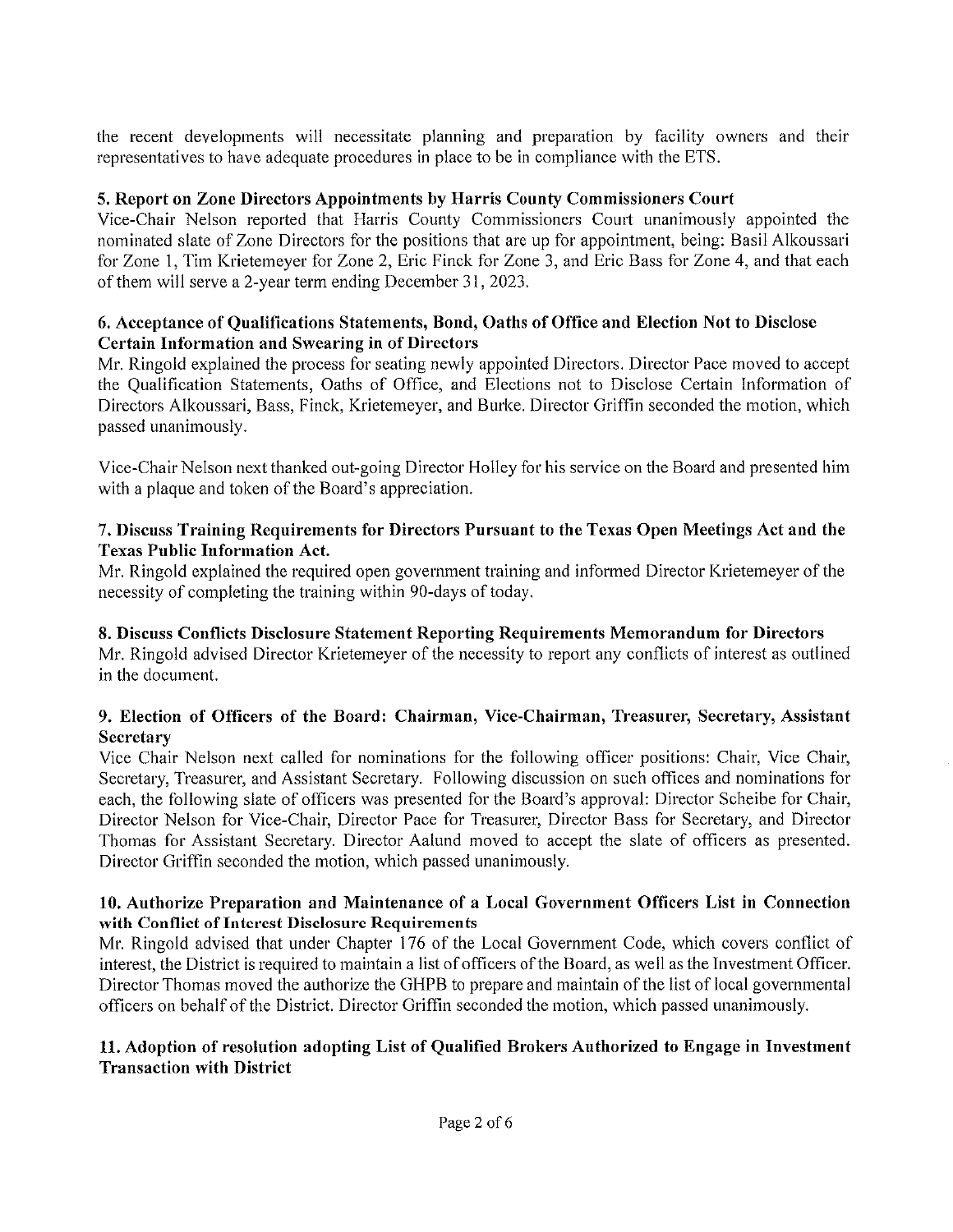Mr. Ringold advised the Board the Public Funds Investment Act requires the Board, at least annually, to adopt a list of qualified institutions with which the Treasurer and the Greater Houston Port Bureau may invest District Funds. Mr. Ringold then presented a proposed List of Qualified Brokers for the calendar year 2022. Following a review of the list presented, Director Burke moved to adopt the Resolution Adopting the List of Qualified Brokers. Director Pace seconded the motion, which passed unanimously.

### 12. Approval of Reassessment and Rebill of NewMarket Corporation to Correct a Data Entry Error in the 2021 Assessment Invoice and to Refund \$10,625 in Overpayment of the 202 Assessment

Mr. Cusick explained to the Board the data entry error which resulted in the assessment overbilling of NewMarket Corporation In 2020 and 2021. He recommended NewMarket be re-billed for 2021 based upon their correct headcount and be issued a refund of the overpayment of their 2020 assessment in the amount of \$10,625. Following discussion on the matter, Director Thomas moved to accept the recommendations and authorize the issuance of the refund for 2020 and corrected billing for 2021. Director Burke seconded the motion, which passed unanimously.

## 13. Approval of Addendum to Letter Agreement with the City of Houston for 2021 Security Projects and 2022 Security Services.

Mr. Ringold advised the Board that the City of Houston initially indicated that they did not plan on including flight time of their Bell 412 helicopter in their air security patrol plan for the District for calendar year 2022 but have subsequently advised the GHPB that the City has re-evaJuated its air assets and 2022 air support plan and is now requesting funding support of \$17,040 for forty-eight flight hours of the Bel] 412 in 2022. Mr. Ringold noted that the Board may elect to use funds donated by the Port of Houston Authority for the additional \$17,040 or may use surplus assessment revenues; however, if assessment revenues are to be used for such purpose, the Board will need to provide notice and hold a public hearing on the project and use of such funds therefor. Director Thomas indicated that she did not see a problem with using funds received from the Port Authority. Following discussion, Director Aalund moved to approve the Amended and Restated Letter Agreement with the City of Houston and to use funds received from the Port Authority for the funding of the fuel for the Bell 412 helicopter. Director Nelson seconded the motion, which passed unanimously.

# 14. Legal Report - Schwartz, Page & Harding, LLP

Mr. Ringold advised the Board he had nothing additional to report.

### 15. Status Report - Greater Houston Port Bureau

### a. Administrative and Financial Reports

Mr. Cusick advised the Board that the administrative and financial reports are in the Board Books. He advised the Board that there is a check which requires Board approval this month, a check for \$15,000 to Maritime Transportation System - Information Sharing and Analysis Center for MTS-ISAC Service Subscription. A copy of the Administrative and Financial Report is attached to these minutes as Exhibit A. Director Thomas moved to accept the report and to approve the checks for payment. Director Griffin seconded the motion, which passed unanimously.

### b. Assessment Update

Mr. Cusick advised the Board the Assessment Analysis report is in the Board Book. A copy of the Assessment Analysis Report is attached to these minutes as Exhibit B.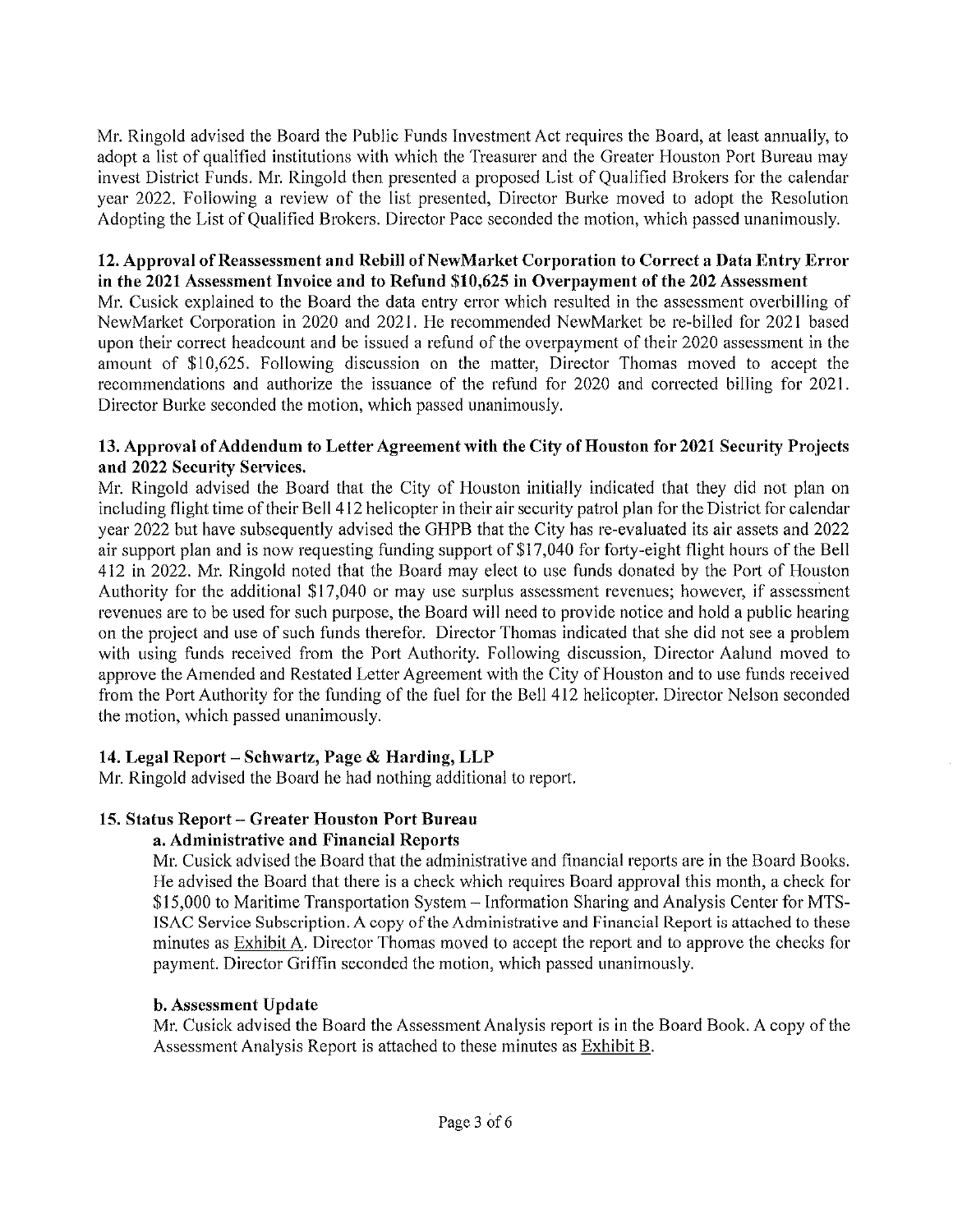# c. Education Report

Mr. Cusick advised the Board that the Education Report is in the Board Book. The Education Report is attached to these minutes as Exhibit C.

# d. Management and Outreach

CAPT Diehl advised the Board that the Port Bureau was beginning work on the annual Year-in-Review magazine.

# 16. Status Report  $-$  City of Baytown

Russell White advised the Board that Baytown's 24 foot fireboat is currently out of service for annual maintenance, and the City's Marine II vessel will be taken out of service for annual maintenance next week. He also advised that he is retiring, and this would be his last meeting. He introduced Jeremy Cox, who will be his replacement with the Baytown Dive Team. He also introduced Sgt. Freeman, soon to be Lt. Freemen, the commander of the Dive Team and the Bomb Squad.

# 17. Status Report – City of Houston

Scott Berry noted that a written report of the activities of the City of Houston's airborne and marine units is in the Board Book. He highlighted that the marine unit conducted seventy-two patrols during the World Petroleum Congress, operating around the clock.

# 18. Status Report – Harris County

# a. Universal Services/CentraI Technology Services

Bo Garces reported on the operational status of the County's Port Information Network (PIN) camera system and the Command Bridge situational software. He advised that two replacement cameras need to be returned to the manufacturer for replacement as a result of moisture failure. Mr. Garces also provided an update on the County's routine and preventative maintenance activities on the PIN hardware and software. He advised that supply chain issues are impacting scheduled jobs.

### b. Engineering

Greg Karr advised the Board that the network infrastructure is fully functional, and there is nothing additional to update.

### c. Sheriff's Office

Lt. David Jasper reported that the monthly Sheriff's Office report is in the board book. The only significant activity was the explosion and fire at the Exxon facility. Sgt. Carlton Horton advised that the Multi-mission Interceptor SAFE boat is delayed at the manufacturer due to COVID-19 and supply chain interruptions, but should be delivered in the next 2 weeks

### 19. Status Report - Texas Department of Public Safety

Marisa Brusuelas advised that the Annual Threat Assessment is in final review and should be available for distribution to the Board any day. It will be a combined assessment for 2020 and 2021.

### 20 Status Report - U.S. Coast Guard

Larry Johnson advised the Board that the Area Maritime Security Committee would be meeting in person and virtually on February 24, 2022.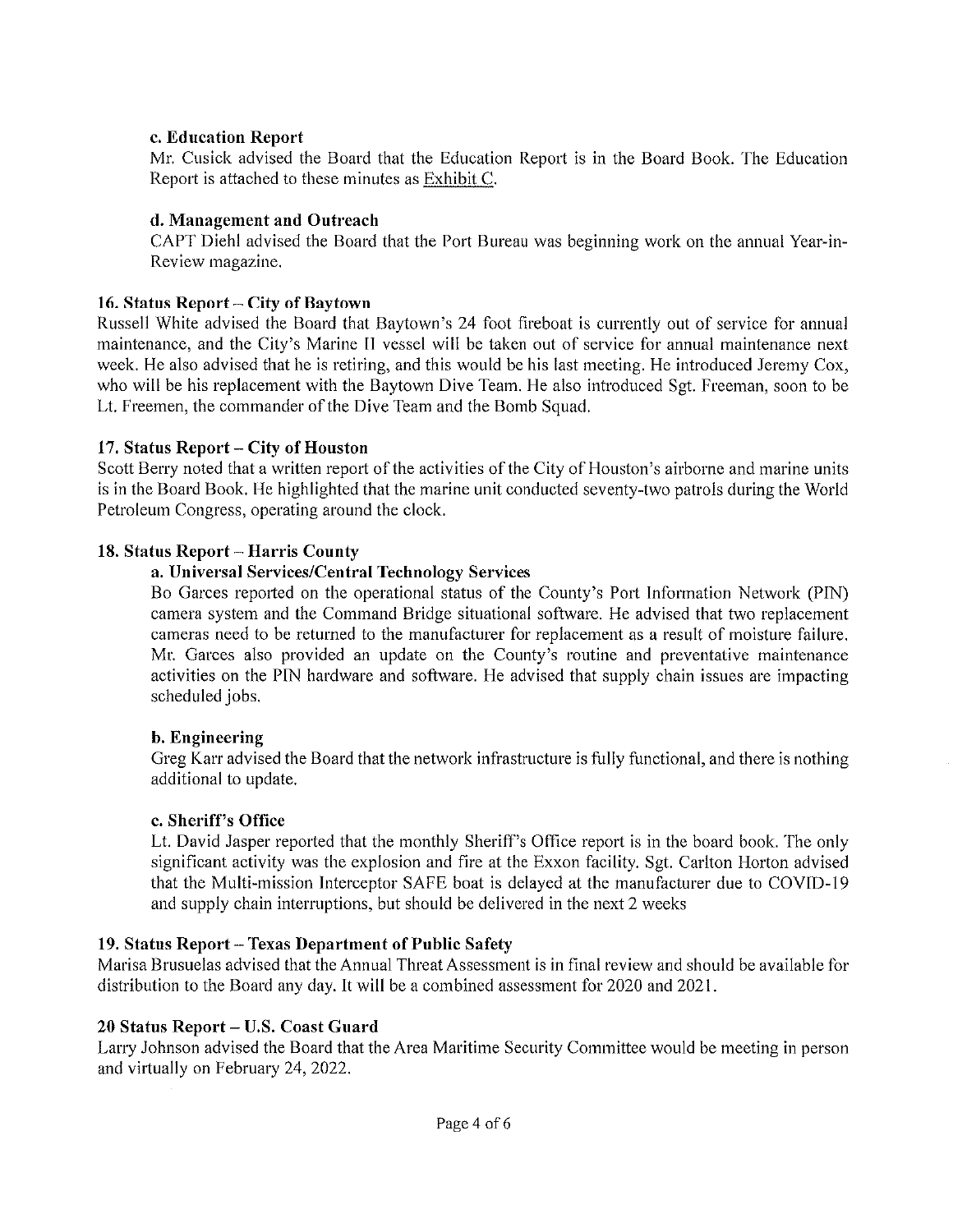# 21. Status Report DHS/CISA

Larry Johnson advised that Rick Gary retired, leaving Julio Gonzalez as the only Protective Security Advisor (PSA) in the area. He advised that the Department of Defense (DOD) is now going to be issuing cyber security grant money. The amount of funds to be allocated through the DOD for Cyber grants is presently unknown, and it is further unknown whether such program will impact the pool of funds available under the Port Security Grant Program.

22. Recess to Executive Session to discuss matters relating to security devices and personnel or security audits pursuant to §551.076, Texas Government Code; emergency response providers, risk or vulnerability assessments, encryption codes and security keys for communications systems, information prepared for the United States, information relating to critical infrastructure, and information relating to security systems, all pursuant to  $\S418.183(f)$ , Texas Government Code; and to consult with the District's attorney pursuant to matters authorized by §551.071, Texas Government Code

There was no Executive Session.

23. Reconvene in Open Session and Take Any Action Regarding Items Discussed in Executive Session

There was no Executive Session.

### 24. Consider Items for Future Meeting Agendas

No specific items were requested for inclusion on the agenda for the next meeting.

### 25. Adjourn.

Director Finck moved to adjourn the meeting. Director Thomas seconded the motion, which passed unanimously at 2:34 PM.

### Next Meeting.

The next regular meeting of the Board will be on February 8, 2022, at 2:00 PM

The above is a correct copy of the Minutes of January 11, 2022, meeting of the Board of Directors of the Houston Ship Channel Security District.

au T Bas

Eric Bass, Secretary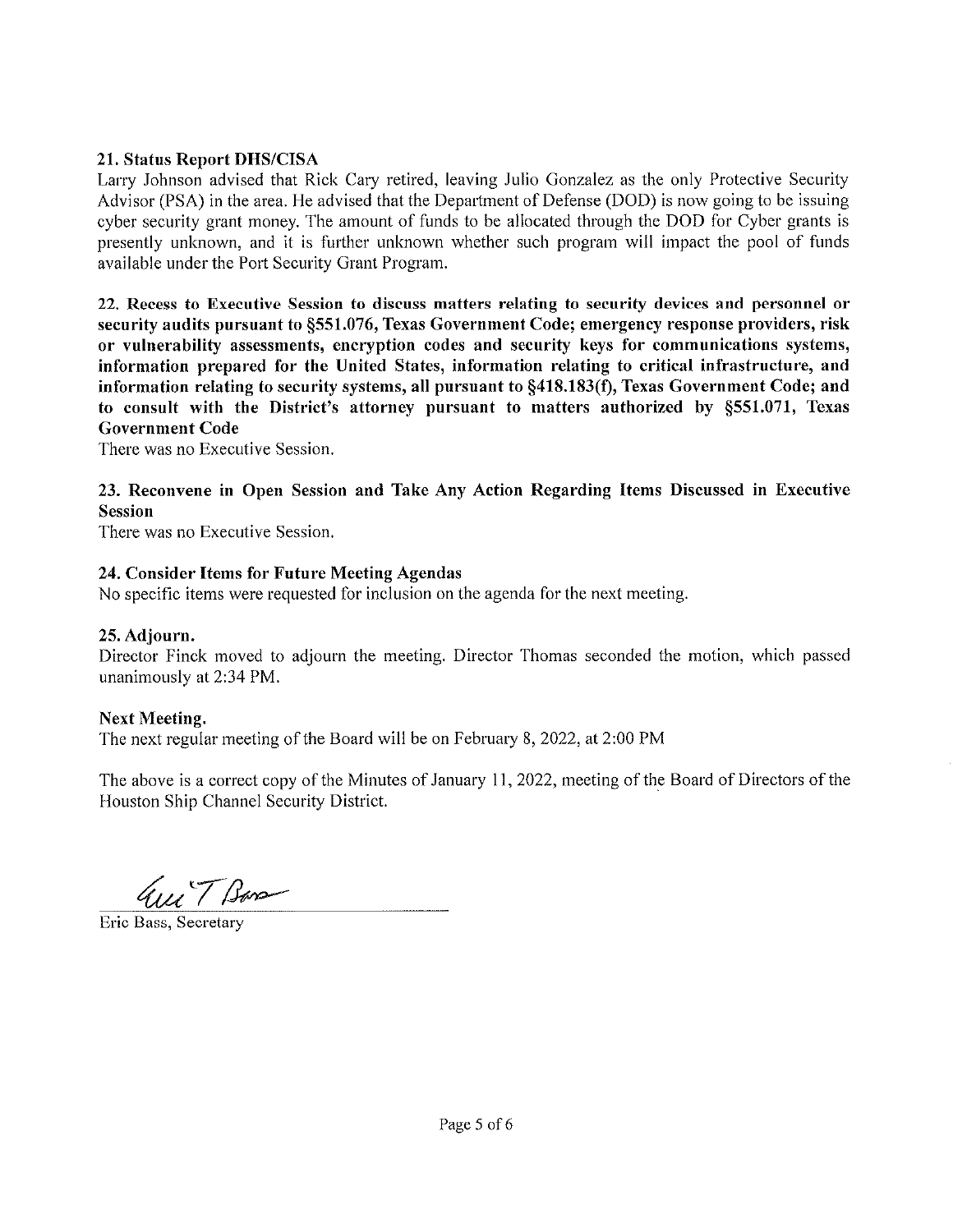# LIST OF EXHIBITS:

- A. Administrative and Financial Report
- B. Assessment Analysis Report
- C. Education Report

 $\sim 10^7$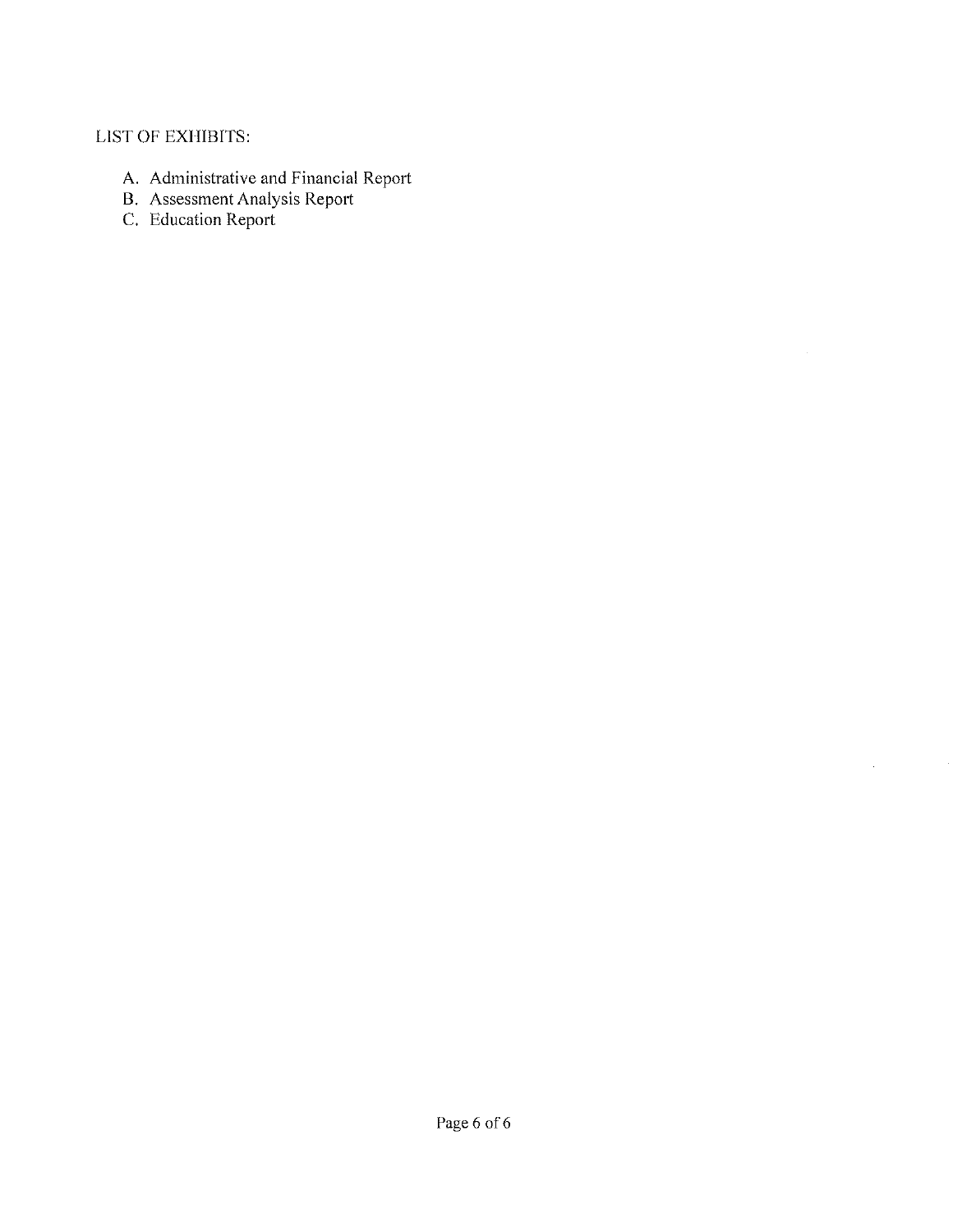

# HSCSD Administrative Report

# January 11,2022

# Financial and Investment Reports

- Operating and Investment Statements as of December 31, 2021
	- Operating Account Reconciliation and Cash Flow Statements show:
		- The bank balance was \$6,313.56
		- Deposits were \$131,933.76
		- **•** Transfers from Money Market were \$0.00
		- **F** Transfers from TexPool were \$0.00
		- **Transfer to Money Market were \$50,000.00**
		- Cleared checks were \$87,455.80.
		- **•** Service Charge was \$190.69
		- Checks outstanding were \$0.00
	- Money Market Account Reconciliation shows:
		- The invested balance was \$380,054.48
		- Deposits were \$766,300.10
		- **•** Transfers from TexPool Investments were \$0.00
		- **•** Transfers to Operating were \$0.00
		- **Transfers to TexPool Investments were \$700,000.00**
		- **•** Deposits in Transit were \$0.00
		- $\blacksquare$  Interest earned was \$1.56 0.01%
	- TexPooI Account Reconciliation shows:
		- The invested balance was \$7,647,987.23
		- Deposits were \$0.00
		- **F** Transfers from Money Market were \$700,000.00
		- **•** Transfers to Operating Account were \$0.00
		- **•** Transfers to Money Market Account were \$0.00
		- $\blacksquare$  Interest earned was \$563.17 0.0904%
	- Disbursements totaled \$84,908.57
- Incumbered and Committed PSGP Matching Funds
	- \$3,287,470.43 outstanding as of 12/31/2021
- Checks Requiring Board Approval
	- Maritime Transportation System Information Sharing and Analysis Center (MTS ISAC) annual community level subscription \$15,000.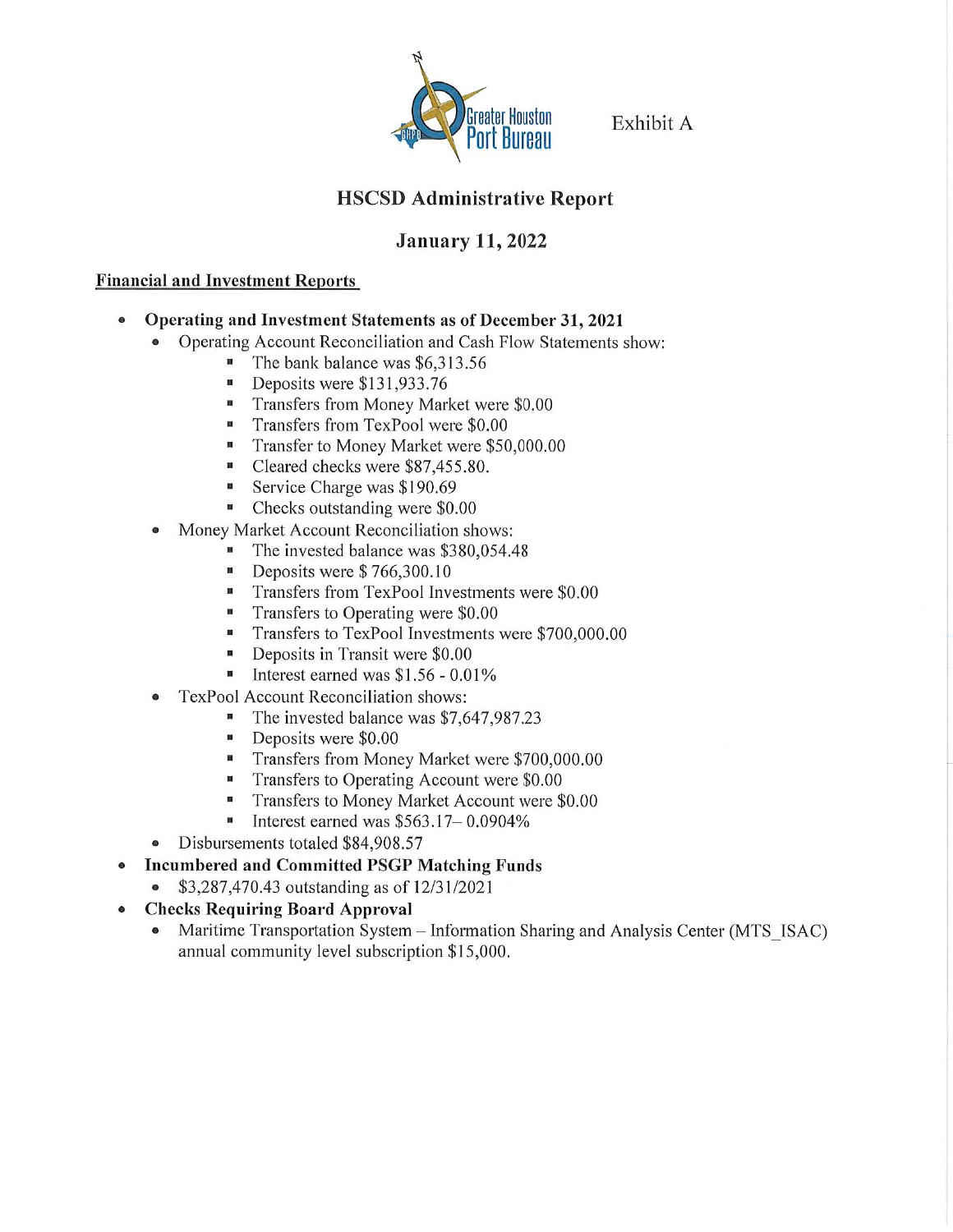

Exhibit B

Houston Shio Channel Security District

# Assessment Analysis as of December 31, 2021

# 2021 Assessment Analysis

| 2021 Assessment Roll – 182 Companies |                                         |              | \$2,356,750.00           |
|--------------------------------------|-----------------------------------------|--------------|--------------------------|
| Receipts to Date 55.1%               | last payment $12/28/21$<br>97 Companies | 1,297,825.00 |                          |
| <b>Receivables</b>                   | 85 Companies                            |              | \$1,058,925.00           |
| <b>Penalty &amp; Interest</b>        | Accrued P&I as of                       | 0.00         |                          |
| <b>P&amp;I Receipts to Date</b>      | 0 Companies                             | 0.00         |                          |
| <b>P&amp;I Write-Off</b>             | 0 Companies                             | 0.00         |                          |
| <b>P&amp;I</b> Receivables           |                                         |              | $\boldsymbol{0.00}$<br>Я |
| <b>Total Receivable</b>              |                                         |              | \$1,058,925.00           |

| 2013-2020 Accounts with Collection Agency |                                           |             |             |  |
|-------------------------------------------|-------------------------------------------|-------------|-------------|--|
| Receivables                               | Delinquent $-3$ Companies                 | \$45,446.52 |             |  |
|                                           | Accrued Penalty & Interest as of 12/01/21 | 30,401.01   |             |  |
| <b>Total at Collections</b>               |                                           |             | \$75,847.53 |  |

# • Two companies were turned over to the collection attorney on July 1, 2014. Interest continues to accrue on these accounts. Legal action is being combined for 2013, 2014 and 2015.

- An additional amount for 2018 for a company was referred to Perdue, Brandon, Fielder, Collins & Mott L.L.P. July 1, 2019. Interest continues to accrue on this account. Legal action is being combined for 2013, 2014, 2015, and 2018.
- A third company was referred to Perdue, Brandon, Fielder, Collins & Mott on for 2019 on August 5, 2020. Interest continues to accrue on the account.
- An additional amount for 2020 was referred to Perdue, Brandon, Fielder, Collins and Mott LLP in August 1, 2021. Interest continues to accrue on the account. Legal action is being combined for 202019 and 2020.